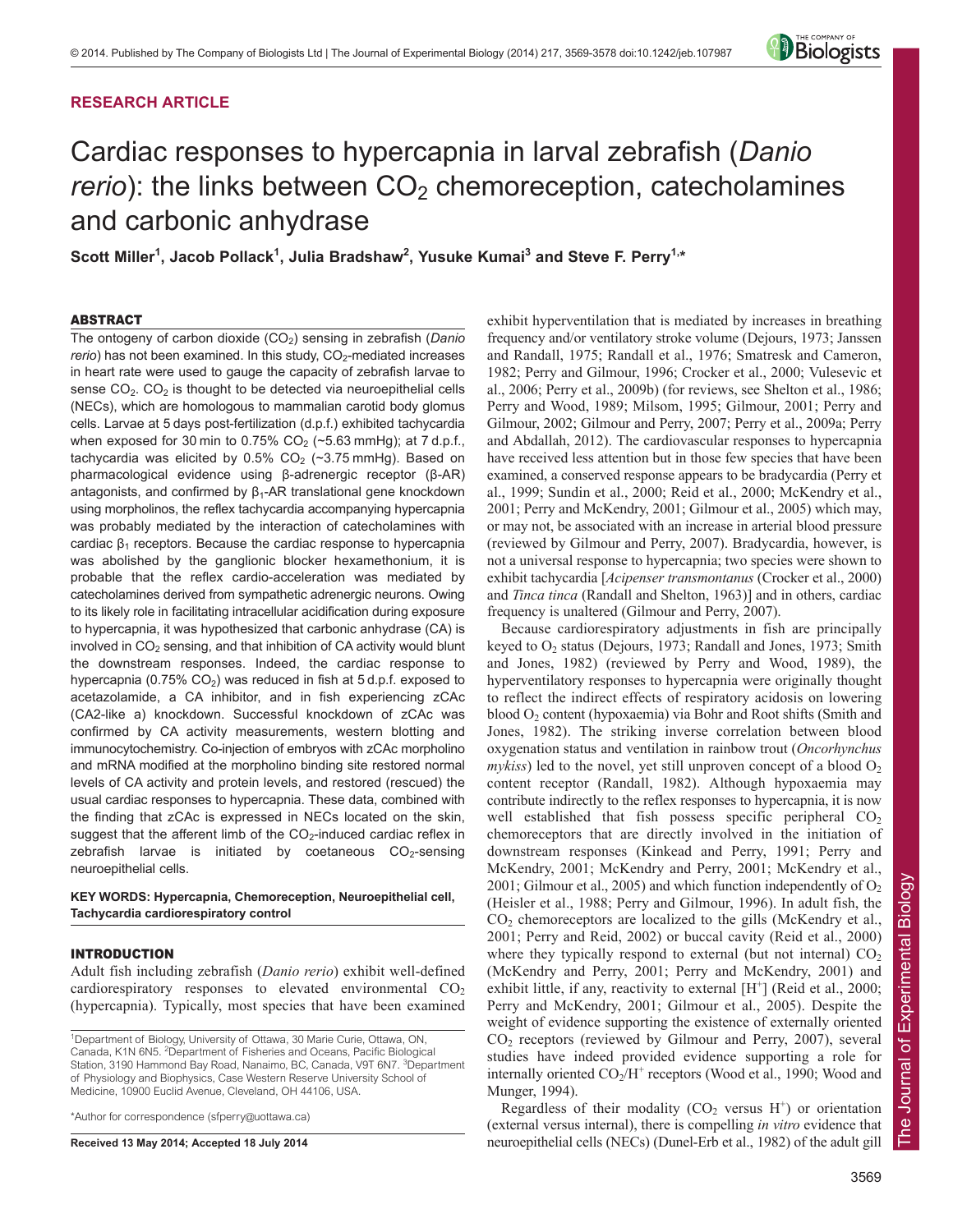filament are dual  $O_2/CO_2$  chemoreceptors (Jonz et al., 2004; Burleson et al., 2006; Olson et al., 2008; Qin et al., 2010; Abdallah et al., 2012; Abdallah et al., 2014) and thus functionally analogous to the type I (glomus) cells of the mammalian carotid body (Milsom and Burleson, 2007). Similar to  $O_2$  sensing (Jonz et al., 2004),  $CO_2$ chemoreception by zebrafish NECs is associated with membrane depolarization following inhibition of background potassium conductance (Qin et al., 2010). Ultimately, the membrane depolarization initiates an elevation of intracellular  $\lceil Ca^{2+} \rceil$  owing to mobilization of intracellular  $Ca^{2+}$  stores (Abdallah et al., 2014), which is believed to trigger neurotransmitter release that promotes the downstream reflex responses. Although there is no direct *in vivo* evidence implicating the NECs in reflex cardiorespiratory responses to changing ambient  $O_2$  levels, alterations in NEC morphology or abundance during hypoxia (Jonz et al., 2004) or hyperoxia (Vulesevic et al., 2006) are consistent with their presumed role in  $O_2$ sensing. In contrast, the density of NECs on the adult gill of zebrafish is unaltered by chronic elevation of ambient  $CO<sub>2</sub>$ (Vulesevic et al., 2006).

In mammals,  $CO<sub>2</sub>$  chemoreception by type 1 cells is facilitated by the enzyme carbonic anhydrase (CA) because it promotes rapid intracellular acidification via the catalysed hydration of molecular CO2 (Lahiri and Forster, 2003). Neuroepithelial cells isolated from adult zebrafish gill exhibit CA immunoreactivity and inhibition of CA with acetazolamide, while slowing the rate of intracellular acidification (Abdallah et al., 2014) delayed and blunted the membrane depolarization in isolated NECs exposed to hypercapnia (Qin et al., 2010). Interestingly, however, the  $CO<sub>2</sub>$ -mediated rise in intracellular  $[Ca^{2+}]$  was unaffected by CA inhibition (Abdallah et al., 2014). Thus given the conflicting *in vitro* data and in the absence of *in vivo* data, it is difficult to assign a role to CA in the facilitation of the cardiorespiratory reflex responses to hypercapnia.

Little is known about the ontogeny of  $O_2$  sensing in fish and there are no data concerning  $CO<sub>2</sub>$  chemoreception in developing larvae. With respect to  $O_2$  sensing, it is thought that the NECs of the skin are critical in promoting the ventilatory responses to hypoxia prior to development and innervation of gill NECs (Jonz and Nurse, 2005; Coccimiglio and Jonz, 2012). Given that gill NECs (or more likely a subset of gill NECs) are dual  $O_2/CO_2$  chemoreceptors, it seems likely that the responses to  $CO<sub>2</sub>$  in larval zebrafish (if present) also are initiated by the coetaneous NECs. Thus the initial objective of the present study was simply to determine whether zebrafish larvae display cardiorespiratory responses to elevated external  $CO<sub>2</sub>$ . Initial experiments demonstrated a robust and reproducible elevation in cardiac frequency to hypercapnia, while the ventilatory responses were more variable. Thus throughout this study, a change in heart rate was used as the physiological determinant of  $CO<sub>2</sub>$  sensing. After establishing the neurohumoral mechanisms underlying hypercapnic tachycardia, the principal goal of this study was to test the hypothesis that CA is involved in  $CO<sub>2</sub>$  sensing and ultimately in promoting the ensuing downstream physiological reflex responses. The sensing of  $CO<sub>2</sub>$  and the pathways associated with it were assessed using standard pharmacological methods, coupled with translational gene knockdown.

#### RESULTS

At 4 d.p.f., none of the concentrations of  $CO<sub>2</sub>$  that were tested affected heart rate  $(f_H, Fig. 1A)$ . Note, however, that the resting  $f_H$  in the fish at 4 d.p.f. was somewhat higher than in the other groups and thus it is possible that the fish at this age lacked the scope to increase  $f_{\rm H}$ . At 5 d.p.f., only the highest level of  $CO_2$  (0.75%) produced a significant increase in  $f<sub>H</sub>$  when compared with the normocapnic



Fig. 1. The effect of 30 min of hypercapnia (CO<sub>2</sub> ~zero (air), 0.25, 0.5 or **0.75%) on heart rate (***f***H) in zebrafish (***Danio rerio***) larvae.** Effect at (A) 4 d.p.f., (B) 5 d.p.f. and (C) 7 d.p.f.; values are expressed as means ± s.e.m.; *N*=6 different fish at each developmental stage. Data points not sharing common letters are statistically different from each other (*P*<0.05; one-way repeated measures ANOVA).

group (*P*=0.002; Fig. 1B). At 7 d.p.f., *f*<sup>H</sup> was increased, at 0.5% and  $0.75\%$  CO<sub>2</sub> ( $P<0.001$ ; Fig. 1C). Because 5 d.p.f. was the earliest stage of development when fish exhibited  $CO<sub>2</sub>$  sensitivity, this stage was chosen for all subsequent experiments, except for those involving CA rescue (performed at 4 d.p.f.) inhibition of CA by acetazolamide (ACTZ) for which experiments were conducted at 5 and 7 d.p.f. The more robust  $f_{\rm H}$  response to  $\rm CO_2$  at 7 d.p.f. made it easier to detect potential inhibitory effects following CA inhibition.

At  $0.75\%$  CO<sub>2</sub> (the highest concentration used in the initial phase of this study), the pH of the water decreased from 7.2 to 6.6. Exposing zebrafish to normocapnic water at pH 6.6 (Fig. 2) caused a significant decrease in  $f_H$  ( $P=0.037$ ), thereby demonstrating that the tachycardia observed during exposure to hypercapnic acidosis was probably the result of  $CO<sub>2</sub>$ , and not the associated reduction in pH.

The addition of hexamethonium, a nicotinic receptor antagonist and ganglionic blocker within the parasympathetic and sympathetic divisions of the autonomic nervous system, prevented a significant increase in  $f_H$  in fish exposed to 0.75%  $CO_2$  (Fig. 3). The heart rate of the control fish exposed to  $0.75\%$  CO<sub>2</sub> was significantly higher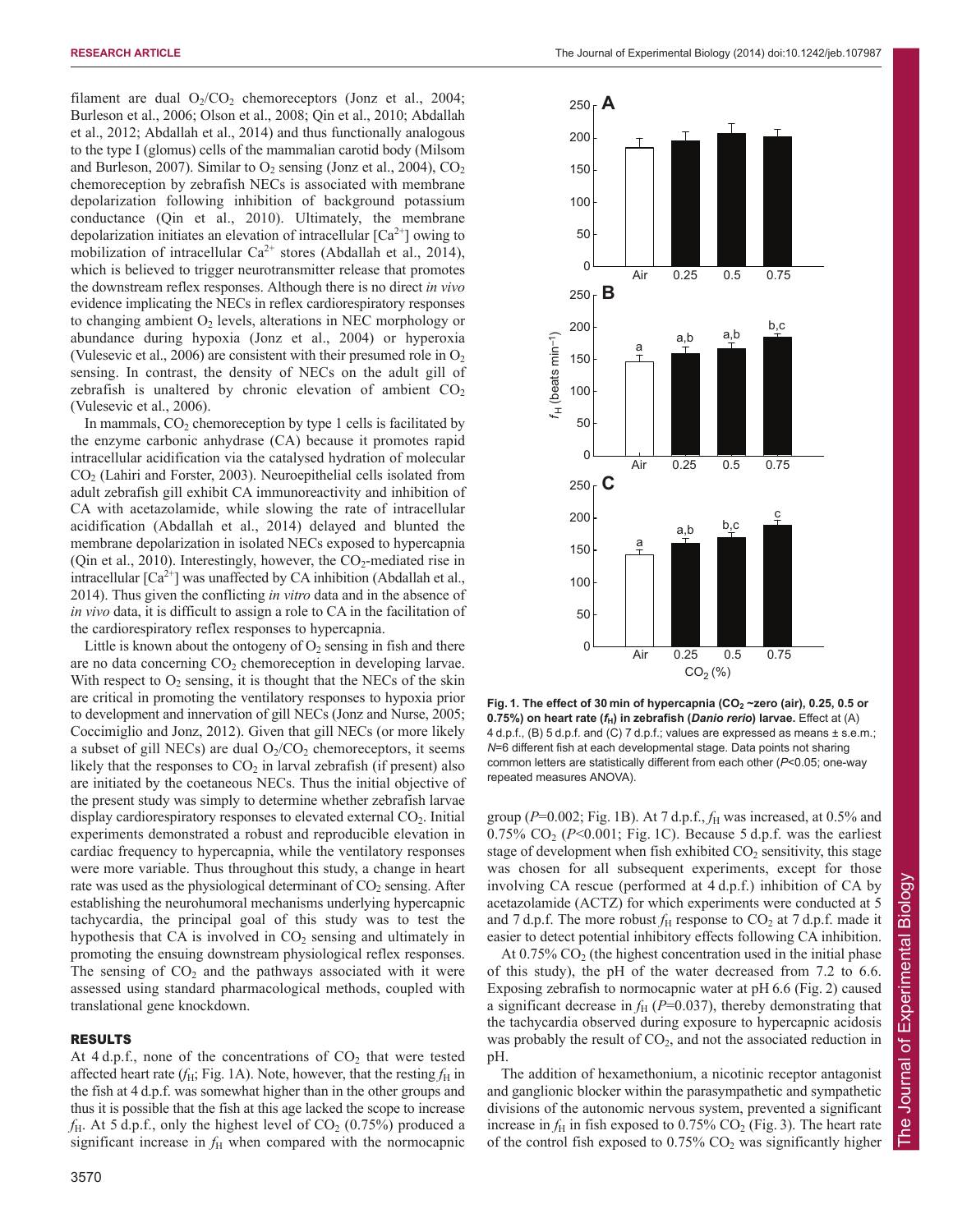

**Fig. 2. The effect of isocapnic acidosis (pH was lowered from 7.2 to 6.6 which corresponded to the reduction in pH observed when fish were exposed to 0.75% CO2) on heart rate (***f***H) in zebrafish (***Danio rerio***) larvae at 5 d.p.f.** Values are expressed as means ± s.e.m.; *N*=6. \*Statistically significant difference (*P*<0.05) from the data obtained at pH 7.2 (Student's paired *t*-test).

than either the air-exposed (normocapnic) controls or the  $CO<sub>2</sub>$ exposed fish treated with hexamethonium. Therefore, it can be concluded that the downstream responses to  $CO<sub>2</sub>$  at 5 d.p.f. are under neural control.

Addition of propranolol, a non-specific β-adrenergic receptor blocker (Fig. 4A), caused a significant decrease in heart rate in the normocapnic fish (from to 137.3±2.2 to 123.3±4.4 beats min<sup>−</sup><sup>1</sup> ) and prevented the increase in  $f<sub>H</sub>$  that was observed in the hypercapnic control fish (Fig. 4). Unlike propranolol, the specific  $β_1$ -adrenergic receptor antagonist, atenolol, did not affect  $f<sub>H</sub>$  in normocapnic fish; however, atenolol did prevent the usual increase in  $f<sub>H</sub>$  accompanying  $0.75\%$  CO<sub>2</sub> (Fig. 4B).

The studies using pharmacological blockade of β-adrenergic receptors were complemented by additional experiments employing translational gene knockdown of the  $β_1$ -AR (Fig. 5). Unlike the shaminjected group that significantly increased their  $f_{\rm H}$  when exposed to  $0.75\%$  CO<sub>2</sub> ( $P=0.003$ ), the group of fish experiencing  $\beta_1$ -AR knockdown did not increase its  $f_H$  during hypercapnia  $(157.3\pm6.8$  beats min<sup>-1</sup> in normocapnia versus 151.7±3.9 beats min<sup>-1</sup>; *N*=6). At 0.75% CO<sub>2</sub>, the fish experiencing  $β_1$ -AR knockdown had a significantly lower  $f_H$  than the sham-injected fish ( $P<0.001$ ).

To determine whether CA was involved in  $CO<sub>2</sub>$  sensing, cardiac responses to hypercapnia were assessed with and without ACTZ, a membrane-permeable CA inhibitor. At 5 d.p.f., the ACTZ-treated fish failed to increase  $f_H$  at all levels of  $CO_2$  (data for exposure to



**Fig. 3. The effect of the ganglionic blocker hexamethonium (Hex; 10<sup>−</sup><sup>4</sup> mol l −1 ) on the cardiac frequency (***f***H) response of zebrafish (***Danio rerio*) larvae at 5 d.p.f. to hypercapnia (30 min of 0.75% CO<sub>2</sub>). Values are expressed as means ± s.e.m.; *N*=6. Letters indicate differences among the group (*P*<0.05; one-way repeated measures ANOVA).



**Fig. 4. The effects of β-adrenergic receptor (β-AR) blockade.** Effects of (A) the non-specific  $\beta$ -AR blocker propranolol (10<sup>-4</sup> mol l<sup>-1</sup>) or (B) the  $\beta_1$ -AR antagonist atenolol (10<sup>-4</sup> mol l<sup>-1</sup>) on the cardiac frequency (f<sub>H</sub>) response to hypercapnia (30 min of 0.75% CO2) in zebrafish (*Danio rerio*) larvae at 5 d.p.f. Values are expressed as means ± s.e.m. \*Significant difference ( $P$ <0.05) between normocapnia (air) air and hypercapnia (0.75% CO<sub>2</sub>); ‡ significant difference (*P*<0.05) between control (unfilled bars, *N*=6) and propranolol-treated fish (filled bars, *N*=6); two-way repeated measures ANOVA.

 $0.75\%$  CO<sub>2</sub> are shown in Fig. 6A). When 7 d.p.f. zebrafish (which exhibited a more robust response to  $CO<sub>2</sub>$  in comparison to fish at 5 d.p.f.) were tested, ACTZ treatment again prevented a significant increase in  $f_H$  (Fig. 6B).

To ensure that the ACTZ-treated fish were still capable of increasing  $f_{\rm H}$ , fish at 5 and 7 d.p.f. were exposed to the cardiac stimulant noradrenaline (Fig. 7A,B). In both sets of ACTZ-treated fish, the addition of noradrenaline caused a significant increase in



**Fig. 5. The effects of β1-AR knockdown on the cardiac frequency (***f***H) response to hypercapnia (30 min of 0.75% CO2) in zebrafish (***Danio rerio***) larvae at 5 d.p.f.** Values are expressed as means ± s.e.m. \*Significant difference (*P*<0.05) between normocapnia (air) and hypercapnia (0.75% CO2); ‡ significant difference (*P*<0.05) between sham (unfilled bars, *N*=6) and fish experiencing β<sub>1</sub>-AR knockdown (filled bars, N=6); two-way repeated measures ANOVA.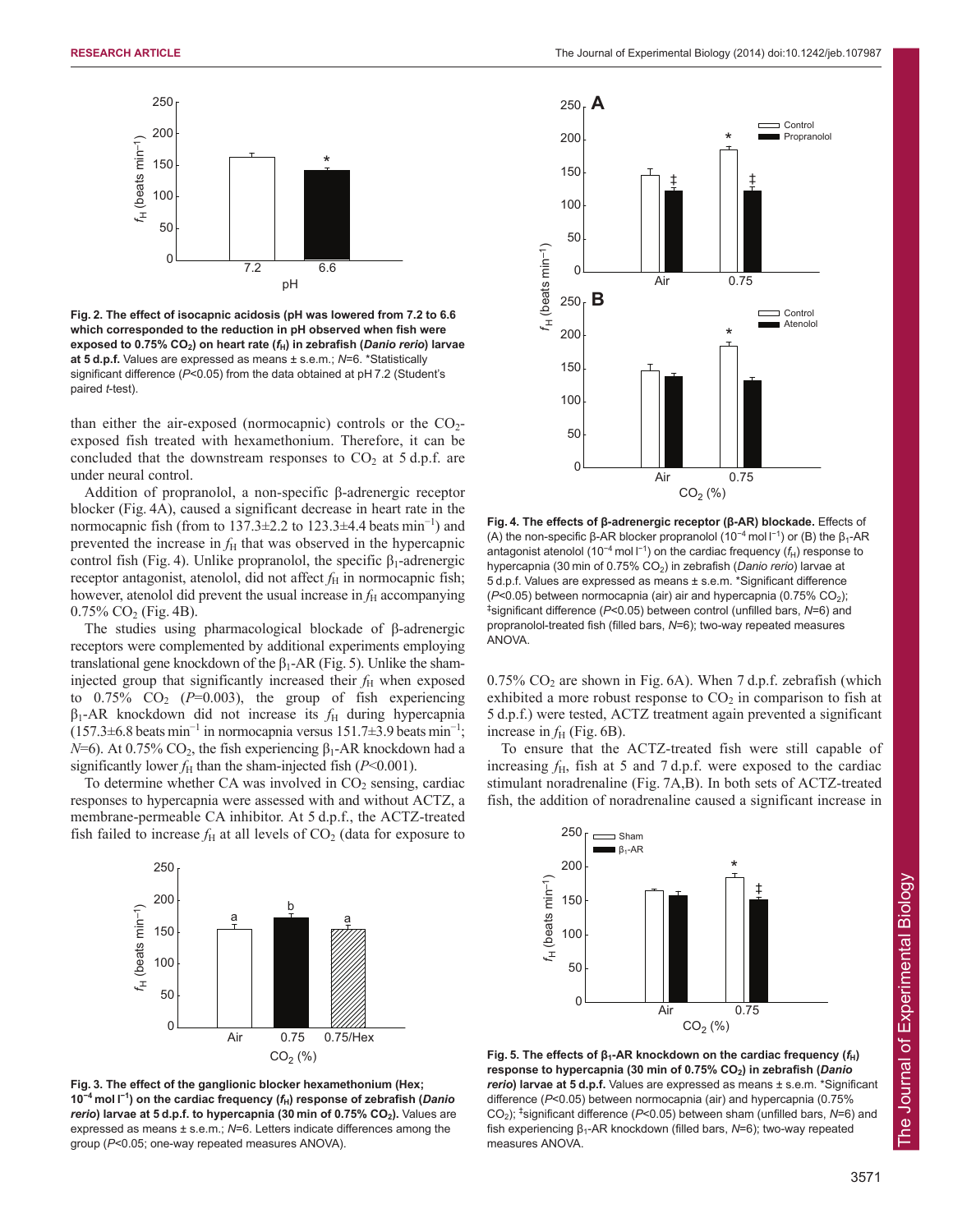

**Fig. 6. The effects of the carbonic anhydrase inhibitor acetazolamide (ACTZ) on the cardiac frequency (***f***H) response to hypercapnia (30 min of 0.75% CO2) in zebrafish (***Danio rerio***) larvae.** Effects at (A) 5 d.p.f. and (B) 7 d.p.f.; values are expressed as means ± s.e.m. \*Significant difference ( $P$ <0.05) between normocapnia (air) and hypercapnia (0.75% CO<sub>2</sub>); ‡ significant difference (*P*<0.05) between sham (unfilled bars, *N*=6) and ACTZ-treated fish (filled bars, *N*=6); two-way repeated measures ANOVA.

*f*H. This showed that ACTZ was not preventing the heart from responding normally to β-adrenergic receptor stimulation.

Because acetazolamide is likely to inhibit all isoforms of zebrafish CA, an alternate approach employing selective gene knockdown was used to specifically assess the role of the zCAc isoform. The data summarized in Fig. 8 clearly demonstrate that knockdown of zCAc prevented the increase in  $f<sub>H</sub>$  that was observed in the fish injected with the control morpholino. The effectiveness of the CA knockdown and its rescue using zCAc mRNA (slightly modified to prevent binding of the morpholino) are depicted in Figs 9 and 10. Preliminary experiments revealed that although CA knockdown was effective until 5 d.p.f. (CA activity was reduced from 425.9 to 141.2 pmol min<sup>−</sup><sup>1</sup> μg<sup>−</sup><sup>1</sup> ), rescue of CA activity could not be reliably sustained longer than 4 d.p.f. At 4 d.p.f., CA activity in morphants was reduced by 84% (from 305.5 to 49.6 pmol min<sup>-1</sup>  $\mu$ g<sup>-1</sup>; Fig. 9A) and protein levels were undetectable by western blotting (Fig. 9B). Additionally, CA localized by immunocytochemistry (ICC) to cells of the yolk sac in sham fish was not detectable in the zCAc morphants (Fig. 10A−D). Co-injection of the zCAc mRNA with morpholino resulted in normal levels of CA activity and protein levels (Fig. 9A,B). The elevation in heart rate during hypercapnia exposure, normally absent in the larvae experiencing zCAc knockdown, was restored after zCAc rescue (Fig. 9C). However, the rescue was only partial because the increase in heart rate, although significant, was less pronounced than in the sham fish (Fig. 9C).

The NECs on the skin were readily identified by immunocytochemical detection of 5-HT (Fig. 10C). A subset of the 5-HT-containing NECs also expressed zCAc (Fig. 10D,E). The majority of cells expressing zCAc, however, did not co-express 5-



**Fig. 7. The effects of noradrenaline (NA; 10<sup>−</sup><sup>4</sup> mol l −1 ) on cardiac frequency (***f***H) in zebrafish (***Danio rerio***) larvae exposed to acetazolamide (ACTZ).** Effects at (A) 5 d.p.f. (*N*=6) and (B) 7 d.p.f. (*N*=6). Values are expressed as means ± s.e.m. \*Significant effect (*P*<0.05; Student's paired *t*-test) of noradrenaline (filled bars) on  $f_H$ .

HT; these cells were most likely to be H<sup>+</sup>-ATPase-enriched ionocytes (data not shown).

## **DISCUSSION**

The purpose of this study was to examine  $CO<sub>2</sub>$  sensing in developing zebrafish and to establish the mechanisms of the ensuing downstream effects on cardiac function. The major findings emerging from this research are that (i) zebrafish larvae respond to hypercapnia with tachycardia that is probably mediated by a neuronal reflex involving adrenergic activation of cardiac β-adrenergic receptors and (ii) the CO2-mediated tachycardia relies on the activity of CA presumably owing to its role in  $CO<sub>2</sub>$  chemoreception.



**Fig. 8. The effect of zCAc knockdown on the cardiac frequency (***f***H) response to hypercapnia (30 min of 0.75% CO2) in zebrafish (***Danio rerio***) larvae at 5 d.p.f.** Values are expressed as means ± s.e.m.; \*significant difference (*P*<0.05) between normocapnia (air) and hypercapnia (0.75% CO2); ‡ significant difference (*P*<0.05) between sham (unfilled bars, *N*=6) and fish experiencing zCAc knockdown (filled bars, *N*=6); two-way repeated measures ANOVA.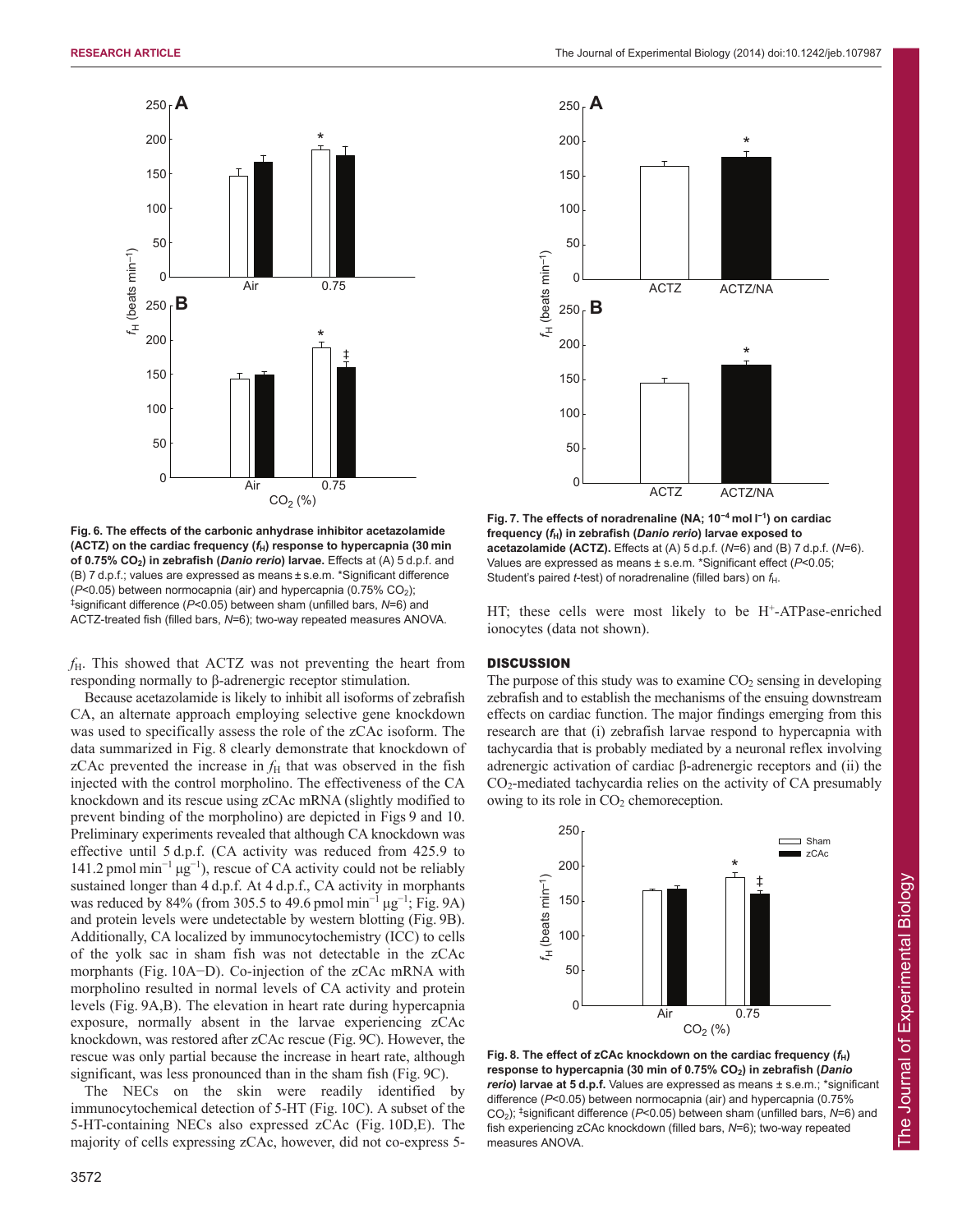

**Fig. 9. zCAc rescue restores CA activity and re-enables the hypercapnic tachycardia during zCAc knockdown.** The effects of zCAc knockdown (filled bars; *N*=4) and rescue with zCAc mRNA (hatched bars; *N*=3) on (A) whole body CA activity in zebrafish (*Danio rerio*) larvae at 4 d.p.f. Values are expressed as means ± s.e.m.; \*significant difference (*P*<0.05) from the shaminjected (unfilled bars; *N*=5) larvae (one-way ANOVA). (B) zCAc protein levels as depicted in a representative western blot. Note that the standard conditions used in all physiological trials involving knockdown and/or rescue were 4 ng morpholino (MO) per embryo and 200 pg CAc mRNA per embryo. (C) Cardiac frequency  $(f_H)$  response to hypercapnia (30 min of 1.0% CO<sub>2</sub>) in larvae at 4 d.p.f. Values are expressed as means ± s.e.m.; \*significant difference (*P*<0.05) between normocapnia (unfilled bars) and hypercapnia (filled bars; 1.0% CO<sub>2</sub>); <sup>‡</sup>significant difference (P<0.05) between sham (N=6) and fish experiencing zCAc knockdown (*N*=6) or zCAc knockdown/rescue (*N*=6); two-way repeated measures ANOVA.

Recently, it was observed that NECs of the skin are innervated after 1 d.p.f. (Coccimiglio and Jonz, 2012) and appear to function in  $O_2$  sensing well before gill NECs become innervated at  $\sim$ 7 d.p.f. (Jonz and Nurse, 2005). Because at least a portion of the NECs also act as  $CO<sub>2</sub>$  chemoreceptors (Qin et al., 2010), an underlying assumption of the present study was that any effects of  $CO<sub>2</sub>$  on cardiac function would presumably be initiated by the NECs either on the skin (at 4 and 5 d.p.f.) and/or gill (at 7 d.p.f.). Despite the likelihood that NECs function as CO<sub>2</sub> sensors *in vivo*, strictly speaking and similar to  $O_2$  sensing, there are as yet no direct *in vivo* data implicating NECs in  $CO<sub>2</sub>$  chemoreception.

## The cardiac response to hypercapnia

The basic response to elevated  $CO_2$  at 5−7 d.p.f. was an elevation in heart rate. An increase in heart rate in zebrafish larvae during

hypercapnia differs from the bradycardia that is usually observed in adult fish (note that no data are yet available for adult zebrafish). Similar to the bradycardia in adult fish (e.g. Perry et al., 1999), the physiological significance of the hypercapnia-mediated tachycardia in larvae is unknown. Given that the results of a recent study (Gilmour et al., 2009) suggested that the red blood cells of larval zebrafish may be involved in  $CO<sub>2</sub>$  excretion, it is conceivable that internal convection might selectively promote  $CO<sub>2</sub>$  excretion and thereby be increased by any elevation of cardiac output associated with tachycardia. Thus the tachycardia could serve to minimize the extent of the respiratory acidosis associated with exposure to hypercapnia.

Zebrafish at 5 d.p.f. increased their heart rate when exposed to elevated  $P_{\text{CO}_2}$  (0.75% CO<sub>2</sub> or 5.6 mmHg); the response was more robust at  $7 d.p.f.$  with heart rate being increased at  $CO<sub>2</sub>$  levels of  $0.5\%$  or 3.75 mmHg (Fig. 1). The  $CO<sub>2</sub>$  levels required to elicit cardiac responses in larvae far exceeded those needed to promote hyperventilation in adults (1 mmHg) (Vulesevic et al., 2006). Without directly comparing the response characteristics of larval and adult zebrafish NECs to  $CO<sub>2</sub>$ , it is not possible to determine whether these differences in responsiveness reflect age-dependent differences in NEC sensitivity thresholds, lack of maturation of the efferent limb of the  $CO_2$ -mediated reflex in larvae (see below) or simply intrinsic variability in the  $CO<sub>2</sub>$  thresholds required to elicit cardiac versus ventilation responses.

Given that gross motor responses to hypoxia were observed in zebrafish as early as 2 d.p.f. (Jonz and Nurse, 2005) and ventilatory responses to hypoxia were apparent at 3 d.p.f. (Coccimiglio and Jonz, 2012), it is tempting to speculate that the skin NECs may be less responsive to changes in ambient  $CO<sub>2</sub>$  (cardiac responses observed only at  $4 d.p.f.$ ) in comparison with  $O<sub>2</sub>$ . However, for similar reasons as discussed above, these differences may represent varying rates of maturation of the efferent branches of the cardiac and ventilation control systems as well as the severe levels of hypoxia used to elicit responses in larvae [e.g.  $25 \text{ mmHg}$   $P_{\text{O}2}$  in larvae (Coccimiglio and Jonz, 2012) compared with 100 mmHg in adults (Vulesevic et al., 2006)]. The delayed onset of sensitivity to  $CO<sub>2</sub>$  (relative to  $O<sub>2</sub>$ ) may reflect the relatively benign effects of hypercapnia on zebrafish development compared with the marked negative effects on growth in fish exposed to hypoxia (Pelster, 2002; Vulesevic and Perry, 2006).

Typically adult fish exhibit similar cardiorespiratory responses to hypoxia and hypercapnia, the conserved responses being hyperventilation and bradycardia (see Introduction). There are insufficient data to draw similar conclusions for larvae and those few studies that have been performed on hypoxic zebrafish have yielded widely conflicting results. For example, although hypoxic bradycardia was observed in 4 d.p.f. larvae in at least two studies (Bagatto, 2005; Steele et al., 2009), there are also reports of the zebrafish heart being unresponsive to hypoxia until 30 d.p.f. at which time bradycardia develops (Barrionuevo and Burggren, 1999), or actually exhibiting tachycardia (Jacob et al., 2002). The underlying basis for this variability in the cardiac responses to hypoxia in larval zebrafish is unclear but may reflect, at least in part, the different levels of hypoxia used [e.g. Jacob et al. (Jacob et al., 2002) exposed fish to a much milder hypoxia (75 mmHg)] or the different regimes of exposure [e.g. Barrionuevo and Burggren (Barrionuevo and Burggren, 1999) exposed fish acutely to hypoxia whereas in the other studies, embryos/larvae were reared in hypoxic water]. Thus until additional experiments are performed that directly compare hypoxic and hypercapnic responses under similar conditions, it is not yet possible to conclude that the tachycardia observed in the present study in response to hypercapnia truly differs from the larval hypoxic response.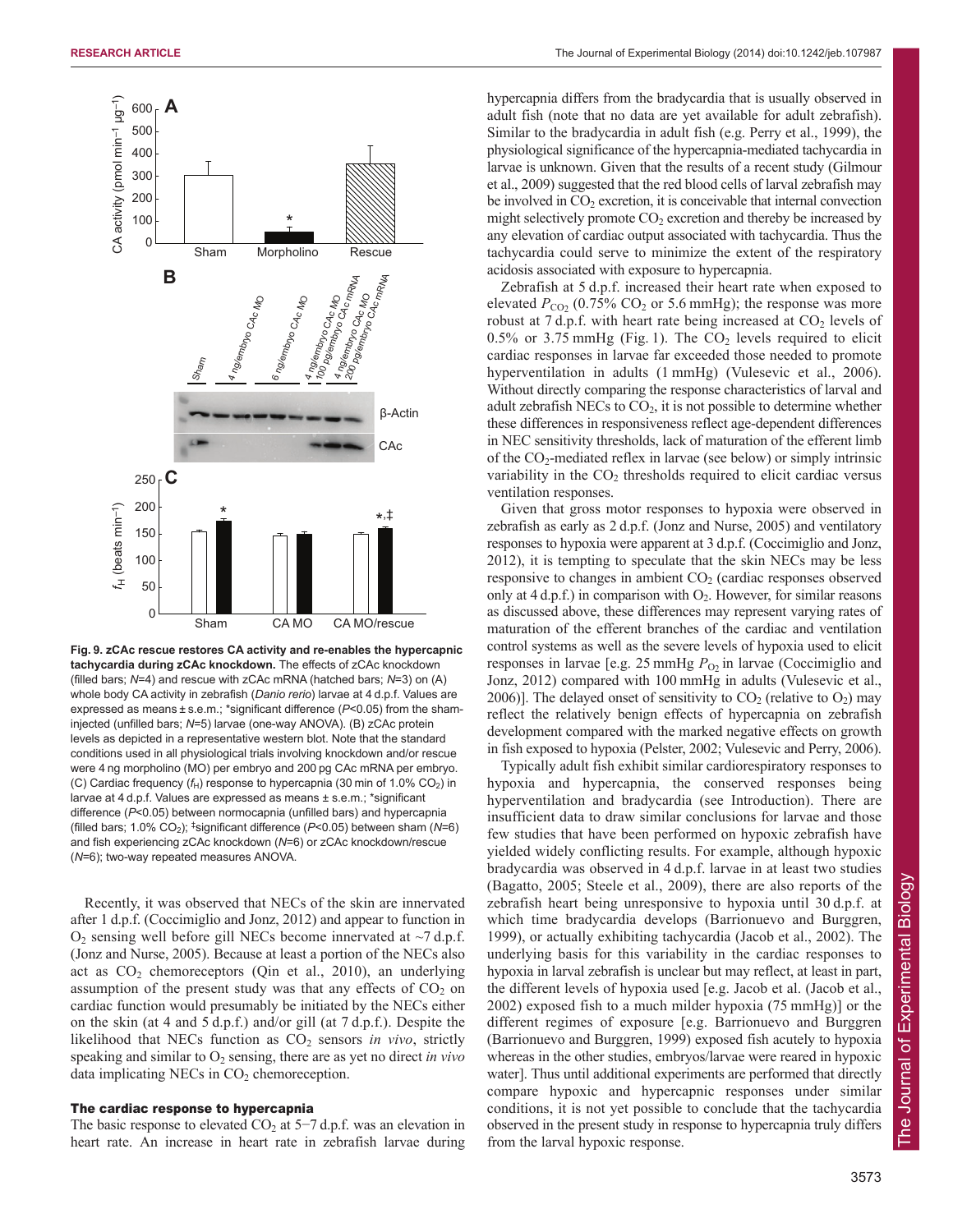

**Fig. 10. Representative immunocytochemistry micrographs.** These depict (A) zCAc-expressing cells (ionocytes) on the yolk sac epithelium and (B) their absence in larvae at 4 d.p.f. after zCAc knockdown. Panels C–E illustrate a subset of 5-HTpositive NECs expressing zCAc (arrows). Panel A is reproduced from fig. 2 in the review paper of Kwong et al. (Kwong et al., 2014), with permission.

## CO2 versus pH

As  $CO<sub>2</sub>$  concentrations in water increase, the external pH is decreased, a condition known as acidic hypercapnia. To assess the effects of decreasing water pH in the absence of elevated  $CO<sub>2</sub>$ , the pH of the water was decreased from 7.2 to 6.6 (representing the change in pH accompanying the exposure to  $0.75\%$  CO<sub>2</sub>). This isocapnic acidosis resulted in a drop in heart rate, showing that the increase in heart rate caused by acidic hypercapnia was related specifically to  $CO<sub>2</sub>$  (Fig. 2). Similar results were obtained in previous studies using adult fish (Burleson and Smatresk, 2000; McKendry et al., 2001; McKendry and Perry, 2001; Perry and McKendry, 2001; Perry and Reid, 2002; Gilmour et al., 2005; Abdallah et al., 2014). Thus the bulk of available evidence now suggests (although see Introduction) that the cardiorespiratory reflexes associated with acidic hypercapnia reflect the increase in  $P_{CO2}$  rather than the decrease in pH (Gilmour and Perry, 2007). Given the apparent opposite effects of external isocapnic acidosis and acidic hypercapnia, it is conceivable that exposure to isohydric hypercapnia (increase in  $CO<sub>2</sub>$  with no change in pH) would lead to a greater increase in heart rate than with acidic hypercapnia, but that was not measured in this study.

#### Hypercapnic tachycardia is an adrenergic reflex

In the present study, the increase in heart rate associated with hypercapnia was blocked by the application of hexamethonium, showing that nicotinic acetylcholine receptors in the sympathetic and/or parasympathetic ganglia are involved. Therefore, it can be concluded that the tachycardia induced by  $CO<sub>2</sub>$  is a neural reflex and that the increase in heart rate is not caused by a local effect of  $CO<sub>2</sub>$ on the heart. Because hexamethonium acts on both the parasympathetic and sympathetic divisions of the autonomic nervous system, the  $CO<sub>2</sub>$ -mediated increase in heart rate could potentially reflect decreased activity of the inhibitory parasympathetic pathways or increased activity of stimulatory adrenergic pathways, assuming that both of these pathways are tonically active (see below). The muscarinic receptor blocker, atropine, had no effect on resting heart rate or the cardiac response to  $CO<sub>2</sub>$  (results not shown). Therefore, it would appear that the parasympathetic pathway is not involved. Previous studies have also

3574

reported a lack of an effect of atropine on resting heart rate until about 12 d.p.f. (Schwerte et al., 2006; Steele et al., 2009), suggesting that parasympathetic cholinergic tone is absent until  $\sim$ 12 d.p.f. However, Hsieh and Liao (Hsieh and Liao, 2002) reported a significant reduction in heart rate in 3 d.p.f. larvae experiencing muscarinic (M<sub>2</sub>) receptor knockdown and Steele et al. (Steele et al., 2009) demonstrated that hypoxic bradycardia at 3 d.p.f. was prevented by  $M_2$  receptor knockdown. The latter two findings provide evidence for parasympathetic tone in larvae of the age used in the present study but nevertheless it would appear to play no role in regulating heart rate during hypercapnia. The present study, like others that have assessed cardiac function in zebrafish larvae, utilized animals lightly anaesthetized with MS-222. Thus it is conceivable that the anaesthesia may have somehow interfered with the normal parasympathetic control of the heart.

Blockade of β-adrenergic receptors using the non-specific β-AR antagonist propranolol, or the  $\beta_1$ -AR antagonist atenolol, prevented the increase in heart rate during hypercapnia. To resolve potential problems associated with non-specific effects of pharmacological blockade of β-receptors, a gene knockdown approach was employed to specifically target the  $\beta_1$  receptor (Steele et al., 2011). In contrast to the results of Steele et al. (Steele et al., 2011),  $\beta_1$ -AR knockdown did not lower resting heart rate. However, similar to β-AR receptor pharmacological blockade, the tachycardia induced by hypercapnia was prevented by  $\beta_1$ -AR knockdown. Therefore, the increase in heart rate during hypercapnia is certainly related to adrenergic activation of  $β_1$ -adrenergic receptors.

Although the present results and those of previous studies provide evidence for adrenergic tone in larvae at 4–7 d.p.f. (Bagatto, 2005; Schwerte et al., 2006; Wang et al., 2009; Steele et al., 2011), it is not straightforward to distinguish between tone arising from a functional sympathetic innervation of the heart and tone associated with circulating catecholamines. Control of catecholamine secretion, although well characterized in adults (Reid et al., 1998; Perry and Bernier, 1999; Perry and Capaldo, 2011), has not been studied in larval fish. Thus it remains unknown whether the larvae investigated in the present study had yet developed an acute humoral adrenergic stress response capable of raising circulating catecholamine levels to stimulate cardiac  $\beta_1$ -ARs. Although it has been suggested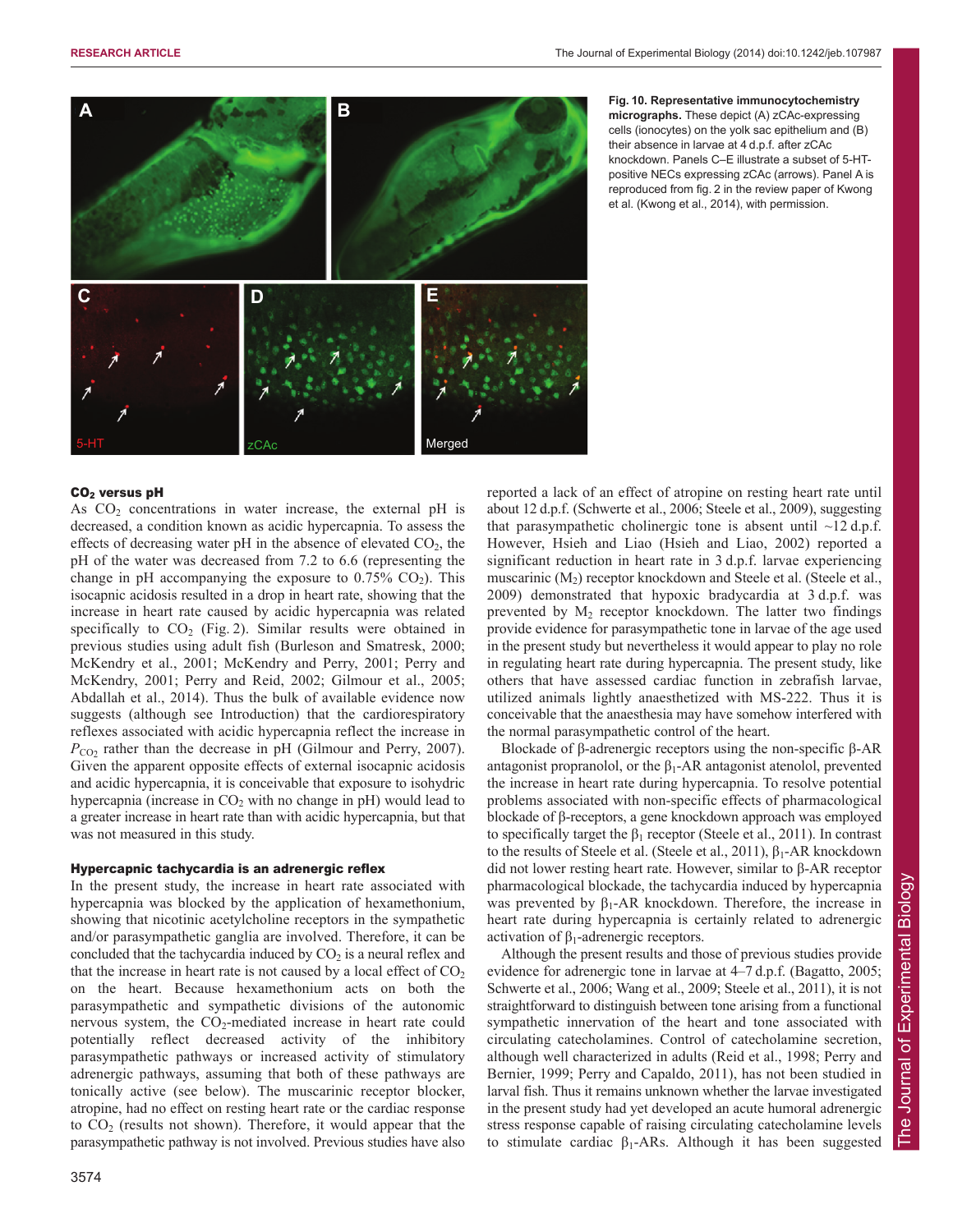(Schwerte et al., 2006) that the zebrafish heart is not yet innervated at 4–7 d.p.f., the prevention of the cardiac response to hypercapnia by hexamethonium in the current study (Fig. 3) does support a role for sympathetic cardiac innervation. Alternatively, it is conceivable that hexamethonium exerted its effects by interacting with nicotinic receptors (if innervated in larvae at 5 d.p.f.) on the catecholaminesecreting chromaffin cells (Montpetit and Perry, 1999). Thus the results of the present study can be interpreted in at least two ways: activation of cardiac sympathetic nerve fibres or activation of preganglionic sympathetic nerve fibres innervating chromaffin tissue. In both cases, elevated catecholamines produced locally via sympathetic nerves or arriving via the circulatory system would activate cardiac adrenergic receptors. We propose that regardless of the precise mechanism(s) underlying cardiac β-AR activation, the response is initiated by the  $CO_2$ -sensing NECs of the skin or gill (in older larvae). Future experiments presumably incorporating new techniques will be required to firmly establish a direct link between the NECs and downstream cardiorespiratory responses.

## A role for carbonic anhydrase

Qin et al. (Qin et al., 2010) demonstrated that CA was present in NECs isolated from adult zebrafish gills where it played an important role in setting the magnitude and speed of membrane depolarization during exposure of these cells to hypercapnia. In the current study, CA was localized to the NECs of the skin of larvae, and its role in  $CO<sub>2</sub>$  transduction was assessed using pharmacological inhibition (ACTZ) and selective gene knockdowns. When ACTZ was added to the water, the magnitude of the tachycardia response to elevated  $CO<sub>2</sub>$  was reduced. In carotid body type 1 cells, inhibition of CA delayed the onset of, and reduced the magnitude of chemosensory responses to  $CO<sub>2</sub>$  (Iturriaga, 1993). Similarly, CA inhibition reduced the discharge rate from laryngeal receptors (Coates et al., 1996) and blunted central chemosensory responses to elevated  $CO<sub>2</sub>$  in the cat (Coates et al., 1991).

Acetazolamide inhibits all isoforms of CA including the red cellspecific isoform zCAb and the more general cytosolic form zCAc. It is the zCAc paralog that is believed to be present in the zebrafish NEC, a notion that was confirmed in the present study by using a zCAc-specific antibody. Given the previous results of Qin et al. (Qin et al., 2010) demonstrating the involvement of CA in promoting NEC membrane depolarization with elevated  $CO<sub>2</sub>$ , and the generally held view that CA in the type I cells of the carotid body plays a role in  $CO<sub>2</sub>$  sensing (Iturriaga et al., 1991), the most parsimonious explanation for the effects of ACTZ observed in the current study is that they reflect inhibition of NEC CA activity. To ensure that fish were still able to respond to adrenergic stimulation with an increase in cardiac frequency (especially in light of the increased basal frequency in ACTZ-treated larvae at 5 d.p.f.), noradrenaline was added to the bathing water; at 5 and 7 d.p.f., zebrafish were still able to increase their heart rates significantly in response to noradrenaline. Thus ACTZ in itself does not appear to interfere with the efferent arm of the  $CO_2$ -mediated cardiac reflex.

To more selectively inhibit specific CA isoforms, a gene knockdown strategy was employed to specifically lower zCAc activity. The results of a previous study (Gilmour et al., 2009) demonstrated the specificity of the zCAc knockdown and most importantly showed that zCAb was not a target for the zCAc morpholino. Thus we are confident that the similar knockdown approach used in this study also specifically targeted zCAc. While a decrease in whole body CA activity was anticipated after zCAc knockdown (Fig. 9), the large magnitude of the response was unexpected given that zCAb activity should have remained. The most likely explanation for this finding is that red blood cell CA activity accounts for only a small fraction of total CA activity in larvae at 4 d.p.f.

Although CA activity was previously implicated in the speed and magnitude of membrane depolarization in isolated zebrafish NECs exposed to  $CO<sub>2</sub>$  (Qin et al., 2010) and the results of the current study clearly identify CA as a key component of the  $CO<sub>2</sub>$  transduction pathway *in vivo*, Abdallah et al. (Abdallah et al., 2014) demonstrated that the  $CO_2$ -mediated rise in NEC intracellular  $[Ca^{2+}]$  was unaffected by CA inhibition although it slowed the rate of intracellular acidification. The uncoupling of intracellular acidification and intracellular  $Ca^{2+}$  levels ultimately was attributed to the exclusive dependency of  $Ca^{2+}$  mobilization in zebrafish NECs on extracellular rather than intracellular acidification (Abdallah et al., 2014), an observation which is consistent with the presence of extracellular pH-sensing TASK channels in zebrafish (Pena-Munzenmayer et al., 2014). Clearly, further research should be directed at elucidating how CA inhibition impedes NEC membrane depolarization (Qin et al., 2010) and blunts  $CO_2$ -mediated cardiac reflexes (present study) without influencing intracellular  $Ca^{2+}$  levels.

# MATERIALS AND METHODS

## Animals

Adult zebrafish, *Danio rerio*, were purchased from a commercial supplier (Big Al's, Ottawa, Canada) and maintained at the University of Ottawa Aquatic Care Facility. They were kept in 10-litre tanks that were supplied with well aerated, dechloraminated tap water at 28°C. The fish were kept at a constant photoperiod of 14 h:10 h light:dark and fed daily until satiation with Zeigler No. 1 crumble<sup>TM</sup> (Aquatic Habitats, Apopka, FL, USA). Embryos were collected and reared in 50 ml Petri dishes with E3 medium  $(5 \text{ mmol } 1^{-1} \text{ NaCl}, 0.17 \text{ mmol } 1^{-1} \text{ KCl}, 0.33 \text{ mmol } 1^{-1} \text{ CaCl}_2, 0.33 \text{ mmol } 1^{-1}$ MgSO4 and 0.1% Methylene Blue). The Petri dishes were kept in incubators set at 28.5°C (in the dark) until they were removed for experimentation (4–7 d.p.f.). Dead embryos were removed and E3 medium was changed daily.

To obtain larvae, 1-litre breeder traps were placed on the bottom of the tanks the night before breeding, and fish were allowed to spawn for 3 h. To obtain embryos for micro-injections (see below), 2-litre breeding traps were set up with two females and one male that were allowed to breed for 30 min the following morning. The experiments and handling of the animals were carried out in accordance with institutional guidelines (University of Ottawa Animal Care and Veterinary Service protocol BL-226) that conform to the guidelines of the Canadian Council on Animal Care (CCAC).

## Heart rate measurements

Larvae were anaesthetized in a small volume of 80 mg  $l^{-1}$  of Tris-buffered MS-222 (ethyl 3-aminobenzoate methanesulphonate salt, Sigma-Aldrich Inc., St Louis, MO, USA). After 5 min, larvae (*N*=6 for all trials unless noted otherwise) were transferred to a flow through system for heart rate observations. Individual larvae at 4–7 d.p.f. were placed in a rectangular depression well (14 mm) inside a superfusion chamber made from a glassbottomed Petri dish (MatTek, Ashland, MA, USA) and Sylgard (Dow Corning, Midland, MI, USA). Two holes were carved out of the Sylgard on opposite sides of the depression well to enable inflow and outflow of water. These holes were covered with nylon mesh to retain the fish in the well. Using a gravity-fed system, dechloraminated water containing 0.05 mg ml<sup>-1</sup> MS-222 was continuously provided to the chamber at 4 ml min<sup>−</sup><sup>1</sup> through gas-impermeable tubing (Tygon, Saint-Gobain Performance Plastics, Pittsburgh, PA, USA). Solutions were removed from the chamber using a peristaltic pump (ThermoFisher Scientific, Waltham, MA, USA). To visualize heart rate, the chamber was placed under a stereomicroscope fitted with a CCD video camera with output to a computer.

## Series 1 – the effect of CO<sub>2</sub> on heart rate

Baseline measurements were taken on fish for  $1 \text{ min}$ ;  $CO_2$  levels were increased from air-saturated water to  $0.75\%$  CO<sub>2</sub> in  $0.25\%$  increments with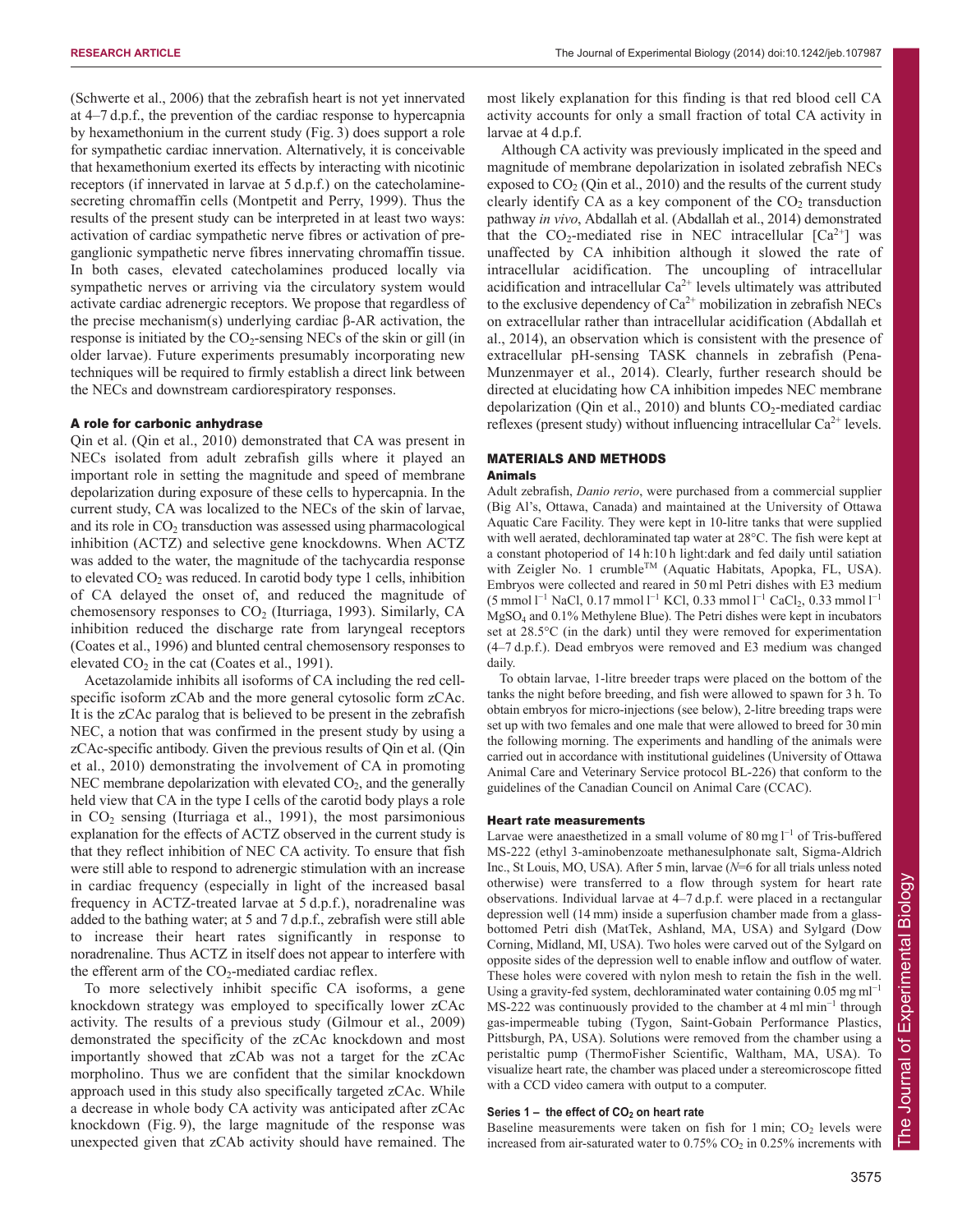heart rate measurements taken after 30 min for each level of  $CO<sub>2</sub>$ .  $CO<sub>2</sub>$  levels in the perfusate reservoirs were controlled using a Cameron 2- or 3-channel gas mixer, which provided mixed gas to the reservoirs at a rate of  $2000 \text{ ml min}^{-1}$ .

To distinguish between the effects of  $CO<sub>2</sub>$  and  $H<sup>+</sup>$  on cardiac function during hypercapnia, fish were exposed to isocapnic acidosis where the pH of the water was lowered to 6.6 (matching the acidosis associated with  $0.75\%$  CO<sub>2</sub>) using HCl.

A separate group of fish was exposed to the CA inhibitor acetazolamide (10<sup>−</sup><sup>4</sup> mol l −1 ; Sigma-Aldrich), dissolved in water for 20 min prior to measurements and for the course of the treatment. To dissolve the acetazolamide, the pH of the water was increased to  $\sim$ 11.0 using NaOH and then titrated back down to 7.2 using HCl (Gilmour et al., 2009).

## **Series 2 – the effects of ganglionic and β-adrenergic receptor blockade on the cardiac responses to hypercapnia**

Fish were anaesthetized as described above and placed in the flow-through system for baseline measurements. However, instead of first increasing the CO<sub>2</sub>, one of the following drugs (prepared in water;  $10^{-4}$  mol  $1^{-1}$ ) was added to the air-equilibrated water: hexamethonium (nicotinic receptor antagonist and ganglionic blocker), propranolol (non-specific β-receptor antagonist), or atenolol ( $β$ <sub>1</sub>-adrenergic receptor antagonist). Another measurement was taken after 30 min of exposure to one of the three drugs. The  $CO<sub>2</sub>$  was then increased to 0.75%, and a final measurement was taken.

## **Series 3 – translational gene knockdown using morpholinos** Morpholino injection

Morpholinos (tagged with 3′-carboxyfluorescein) for zebrafish cytosolic CA (zCAc; NM\_199215, also referred to as CA2-like a) (Gilmour et al., 2009), the β<sub>1</sub>-adrenergic receptor (β<sub>1</sub>-AR; AB294717) (Steele et al., 2011) and a control morpholino were purchased from Gene Tools (Philomath, OR, USA) with the following sequences, respectively: 5'-AGTGGTCAGCCAT-TCCGCCAGCTGT-3′, 5′-ACGGTAGCCCGTCTCCCATTG-3′ and 5′- CCTCTTACCTCAGTTACAATTTATA-3′. All morpholinos were prepared to a final concentration of 4 ng nl<sup>-1</sup> in Danieau buffer (58 mmol l<sup>-1</sup> NaCl, 0.7 mmol  $l^{-1}$  KCl, 0.4 mmol  $l^{-1}$  MgSO<sub>4</sub>, 0.6 mmol  $l^{-1}$  Ca(NO<sub>3</sub>)<sub>2</sub>, and 5 mmol  $1^{-1}$  Hepes with a final pH of 7.6), and Phenol Red was used as an indicator of positive injection. Injections into one- or two-cell embryos were performed using a Narishige IM300 microinjector (Narishige International USA Inc., Long Island, NY, USA) with needles made from 1.0 mm borosilicate glass (Sutter Instrument, Novato, CA, USA). Dosage and sequence of zCA isoforms are based on Gilmour et al. (Gilmour et al., 2009) and  $β<sub>1</sub>$ -AR from Steele et al. (Steele et al., 2011). Neither study reported adverse effects when using a dosage of 4 ng per embryo. After injections, embryos were placed in Petri dishes containing E3 medium and placed in an incubator at 28°C. On the following day, embryos were screened for positive expression of fluorescein using a Nikon SMZ 150 stereomicroscope (Nikon Instruments Inc., Melville, NY, USA).

## **Series 4 – carbonic anhydrase rescue**

For rescue experiments, zCAc mRNA was synthesized *in vitro* with five neutral mismatches in the morpholino-binding 5′ region and included in the injection solution at a concentration of 100 or 200 pg nl<sup>-1</sup>, or 100–200 pg per embryo. To control for toxic effects of the morpholino, a separate group of embryos were injected with 4 ng per embryo of nonsense morpholino (standard control morpholino oligonucleotide; Gene Tools LLC). Because the effects of rescue on CA activity were declining by 5 d.p.f., the effects of hypercapnia on  $f_H$  were assessed in larvae at 4 d.p.f. using a higher level of  $CO<sub>2</sub>$  (1%; 7.5 mmHg).

Zebrafish cDNA was made using RevertAid primers (Fermentas Canada Inc., Burlington, ON, Canada), according to the manufacturer's instructions and primed with random hexamers. Primers used to make the mRNA for the zCAc rescue were: forward: 5′-ACGGCAGGGCATGGCTGACCACT-3′; reverse: 5′-TTAAAAGATGCACGCACCAC-3′. The product was inserted into a P-drive (Qiagen Inc., Toronto, ON, Canada) for sequence confirmation and sub-cloned into a pCS2+ vector. The mRNA was then synthesized using a mMessage-mMachine kit (Ambion, Streetsville, ON, Canada), according to the manufacturer's instructions. The product was purified by phenol:chloroform extraction following the transcription and then run on a denaturing gel to confirm the size and integrity of the mRNA. mRNA (100 or 200 pg) was injected into the zebrafish embryos at the 1- or 2-cell stage, either alone or in conjunction with zCAc morpholino.

# Western blotting for zCAc and CA activity measurements

To confirm knockdown and exogenous rescue of cytosolic zCAc, western blotting was carried out on larvae at 4 d.p.f. and CA activity measurements were performed at 3–5 d.p.f. For western blotting, larvae were collected, pooled into groups of 20 (*N*=1) and homogenized on ice with a protease inhibitor cocktail (Roche, USA) and radio-immunoprecipitation assay (RIPA) buffer (150 mmol l<sup>−</sup><sup>1</sup> NaCl, 1% Triton X-100, 0.5% sodium deoxycholate, 50 mmol l<sup>-1</sup> Tris-HCl, 1 mmol l<sup>-1</sup> EDTA, 1 mmol l<sup>-1</sup> phenylmethanesulfonyl fluoride, 0.1% SDS). The samples were incubated for 30 min and centrifuged at 15,000 *g* for 20 min at 4°C. The protein-containing supernatant was stored at −20°C until use. Protein samples were size-separated using10% SDS-PAGE and then transferred to a polyvinylidene difluoride (PVDF) membrane (Bio-Rad, USA). The membrane was blocked for 1 h in Tris-buffered saline with Tween 20 (TBST) (137 mmol  $1^{-1}$  NaCl, 19 mmol  $1^{-1}$  Tris base, 2.7 mmol  $1^{-1}$ KCl, 0.01% Tween 20) with 5% milk, and then incubated overnight on a shaker at 4°C with a 1:3000 dilution of zCAc antibody in TBST containing 2% milk (peptide sequence: WGYDKHNGPDKWGC; Genscript, NJ, USA) in 2% milk (TBST). The membrane was washed three times for 15 min in TBST and subsequently incubated for 2 h with 1:15,000 goat anti-rabbit secondary antibody (Pierce, USA). Luminata Western HRP Substrates (Millipore, USA) was used to visualize immunoreactive bands. To verify equal protein loading, the membrane was stripped with Re-Blot Plus solution (Millipore, USA) and incubated with 1:4000 β-actin antibody (A2066, Sigma-Aldrich) at room temperature for 2 h. Band intensity was estimated using ImageJ (http://imagej.nih.gov/ij/) and compared with that of β-actin.

Carbonic anhydrase activity was measured using the electrometric delta pH method as described by Henry (Henry, 1991). The assay used a temperature-controlled pH electrode (Radiometer GK2401C combination electrode) attached to a pH meter (Radiometer PHM64 research pH meter) to measure the change in pH of a Tris-buffered media  $(10 \text{ mmol } l^{-1}$  Tris base, 225 mmol  $l^{-1}$  mannitol, 75 mmol  $l^{-1}$  sucrose; Sigma-Aldrich, pH adjusted to 7.4 with 30% phosphoric acid) in the presence of  $CO_2$ -saturated  $H_2O$  when a source of CA was added. To assess effectiveness of CA knockdown and efficiency of rescue, zebrafish were raised to 3, 4 and 5 d.p.f. Larvae were euthanized, pooled (~40 embryos to yield *N*=1), weighed and homogenized in Tris reaction medium (as described above). To calculate the CA activity  $(pmol min<sup>-1</sup> µg<sup>-1</sup>$  wet weight) in the larvae, the buffer capacity of the medium was first measured before each assay using 70 µl of 0.1 mol l<sup>-1</sup> HCl to ensure a sufficiently high buffering capacity (between 4 and 5.5 µmol  $H^+$ per pH unit). The buffer capacity was used to calculate the uncatalysed rate of CO2 hydration (without CA source added). The uncatalysed rate was subtracted from the measured rate in the reaction chamber after the addition of sample to determine the rate of CA activity in the larvae.

## **Series 5 – localization of cytosolic CA in zebrafish NECs by immunocytochemistry**

To determine whether larval zebrafish NECs are enriched with cytosolic CA, 4 d.p.f. larvae were immunostained with anti-5-HT rabbit polyclonal antibody (Sigma) and a custom-synthesized, homologous rabbit polyclonal antibody against zCAc (see above) conjugated with biotin. The same 5-HT antibody was used previously to label NECs in zebrafish larvae (e.g. Coccimiglio and Jonz, 2012). Larvae were killed by MS-222 overdose, fixed with 4% paraformaldehyde solution (prepared in phosphate-buffered saline, PBS) for 2 h at room temperature (RT), briefly rinsed in PBS and stored in 100% ethanol at −20°C until use. For whole mount ICC, larvae were rehydrated in PBS and subjected to heat-induced antigen retrieval as described previously (Inoue and Wittbrodt, 2011). After antigen retrieval, larvae were blocked with 10% natural donkey goat serum in 5% Triton-X/PBS (PBST) for 2 h at RT. Larvae were first incubated overnight with 5-HT antibody (1:300 in PBS), rinsed with PBS and stained with a secondary antibody (Alexa-546 conjugated anti-rabbit IgG; Invitrogen; 1:400) in PBS for 2 h at RT. Subsequently, larvae were blocked for 2 h at RT with unconjugated streptavidn (30 µg ml<sup>-1</sup> in PBS) to block endogenous biotin, incubated overnight at RT with anti-CA antibody (1:200 in PBS). After rinsing in PBS,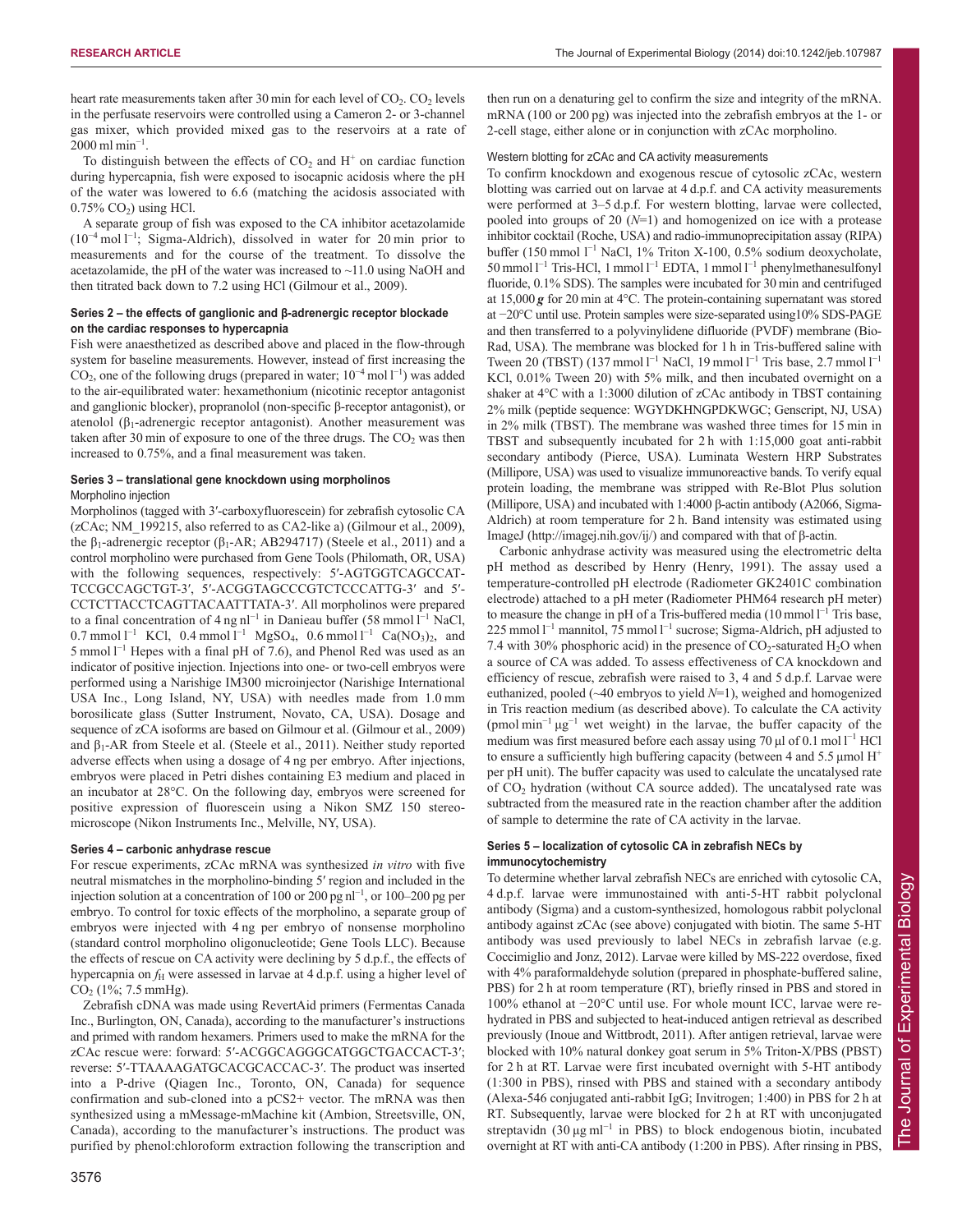samples were stained with Alexa-488 conjugated streptavidin (2.5 μg ml<sup>-1</sup> in PBS) for 2 h at RT and washed in PBS. Samples were then mounted onto microscope slides and observed with an Olympus FV1000 BX61 confocal microscope with Olympus Fluoview software. To test whether the block of endogenous biotin was successful, experiments were performed in which the primary antibody was omitted; no staining was observed.

#### Statistical analyses

All data are presented as means ± s.e.m. Data were analysed either by twoway repeated measures ANOVA, one-way ANOVA or paired Student's *t*-tests. When appropriate, ANOVA was followed by a Holm–Šidák *post hoc* analysis to determine statistical differences between data points within a series. All statistical analyses were completed using commercial software (SigmaPlot 9, SPSS Inc.). A *P*-value of <0.05 was set to determine statistical significance.

#### **Acknowledgements**

We are grateful to Vishal Saxena and Bill Fletcher for their support in caring for the zebrafish used in this study.

#### **Competing interests**

The authors declare no competing financial interests.

#### **Author contributions**

S.F.P. conceived of and designed the experimental approach. S.M., J.P., J.B. and Y.K. performed the experiments. The manuscript was written by S.F.P. using the MSc thesis of S.M. as an initial draft. All authors contributed to revising the original manuscript.

#### **Funding**

The research was supported by National Sciences and Engineering Council of Canada (NSERC) Discovery and Research Tools and Instruments (RTI) grants to S.F.P.

#### **References**

- Abdallah, S. J., Perry, S. F. and Jonz, M. G. (2012). CO(<sub>2</sub>) signaling in chemosensory neuroepithelial cells of the zebrafish gill filaments: role of intracellular  $Ca^{2+}$  and pH. *Adv. Exp. Med. Biol.* **758**, 143-148.
- Abdallah, S. J., Jonz, M. G. and Perry, S. F. (2014). Extracellular H<sup>+</sup> induces Ca<sup>2+</sup> signals in respiratory chemoreceptors of zebrafish. *Pflügers Arch.* [Epub ahead of print] doi: 10.1007/s00424-014-1514-2
- **Bagatto, B.** (2005). Ontogeny of cardiovascular control in zebrafish (*Danio rerio*): effects of developmental environment. *Comp. Biochem. Physiol.* **141A**, 391-400.
- **Barrionuevo, W. R. and Burggren, W. W.** (1999). O<sub>2</sub> consumption and heart rate in developing zebrafish (Danio rerio): influence of temperature and ambient O<sub>2</sub>. Am. J. *Physiol.* **276**, R505-R513.
- **Burleson, M. L. and Smatresk, N. J.** (2000). Branchial chemoreceptors mediate ventilatory responses to hypercapnic acidosis in channel catfish. *Comp. Biochem. Physiol.* **125A**, 403-414.
- **Burleson, M. L., Mercer, S. E. and Wilk-Blaszczak, M. A.** (2006). Isolation and characterization of putative  $O_2$  chemoreceptor cells from the gills of channel catfish (*Ictalurus punctatus*). *Brain Res.* **1092**, 100-107.
- **Coates, E. L., Li, A. H. and Nattie, E. E.** (1991). Acetazolamide on the ventral medulla of the cat increases phrenic output and delays the ventilatory response to CO<sub>2</sub>. J. *Physiol.* **441**, 433-451.
- Coates, E. L., Knuth, S. L. and Bartlett, D., Jr (1996). Laryngeal CO<sub>2</sub> receptors: influence of systemic PCO<sub>2</sub> and carbonic anhydrase inhibition. *Respir. Physiol.* **104**, 53-61.
- **Coccimiglio, M. L. and Jonz, M. G.** (2012). Serotonergic neuroepithelial cells of the skin in developing zebrafish: morphology, innervation and oxygen-sensitive properties. *J. Exp. Biol.* **215**, 3881-3894.
- **Crocker, C. E., Farrell, A. P., Gamperl, A. K. and Cech, J. J., Jr** (2000). Cardiorespiratory responses of white sturgeon to environmental hypercapnia. *Am. J. Physiol.* **279**, R617-R628.
- **Dejours, P.** (1973). Problems of control of breathing in fishes. In *Comparative Physiology: Locomotion, Respiration, Transport and Blood* (ed. L. Bolis, K. Schmidt-Nielsen and S. H. P. Maddrell), pp. 117-133. Amsterdam; New York, NY: North Holland/American Elsevier.
- **Dunel-Erb, S., Bailly, Y. and Laurent, P.** (1982). Neuroepithelial cells in fish gill primary lamellae. *J. Appl. Physiol.* **53**, 1342-1353.
- Gilmour, K. M. (2001). The CO<sub>2</sub>/pH ventilatory drive in fish. Comp. Biochem. Physiol. **130A**, 219-240.
- **Gilmour, K. M. and Perry, S. F.** (2007). Branchial chemoreceptor regulation of cardiorespiratory function. In *Sensory Systems Neuroscience* (ed. T. J. Hara and B. Zielinski), pp. 97-151. San Diego, CA: Academic Press.
- **Gilmour, K. M., Milsom, W. K., Rantin, F. T., Reid, S. G. and Perry, S. F.** (2005). Cardiorespiratory responses to hypercarbia in tambaqui *Colossoma macropomum*: chemoreceptor orientation and specificity. *J. Exp. Biol.* **208**, 1095-1107.
- **Gilmour, K. M., Thomas, K., Esbaugh, A. J. and Perry, S. F.** (2009). Carbonic anhydrase expression and  $CO<sub>2</sub>$  excretion during early development in zebrafish *Danio rerio*. *J. Exp. Biol.* **212**, 3837-3845.
- **Heisler, N., Toews, D. P. and Holeton, G. F.** (1988). Regulation of ventilation and acidbase status in the elasmobranch *Scyliorhinus stellaris* during hyperoxia-induced hypercapnia. *Respir. Physiol.* **71**, 227-246.
- **Henry, R. P.** (1991). Techniques for measuring carbonic anhydrase activities *in vitro*: the electrometric delta pH and pH stat assays. In *The Carbonic Anhydrases: Cellular Physiology and Molecular Genetics* (ed. S. J. Dodgson, R. E. Tashian, G. Gros, and N. D. Carter), pp. 119-126. New York, NY: Plenum.
- Hsieh, D. J. and Liao, C. F. (2002). Zebrafish M<sub>2</sub> muscarinic acetylcholine receptor: cloning, pharmacological characterization, expression patterns and roles in embryonic bradycardia. *Br. J. Pharmacol.* **137**, 782-792.
- **Inoue, D. and Wittbrodt, J.** (2011). One for all a highly efficient and versatile method for fluorescent immunostaining in fish embryos. *PLoS ONE* **6**, e19713.
- Iturriaga, R. (1993). Carotid body chemoreception: the importance of CO<sub>2</sub>-HCO<sub>3</sub><sup>-</sup> and carbonic anhydrase. *Biol. Res.* **26**, 319-329.
- **Iturriaga, R., Lahiri, S. and Mokashi, A.** (1991). Carbonic anhydrase and chemoreception in the cat carotid body. *Am. J. Physiol.* **261**, C565-C573.
- **Jacob, E., Drexel, M., Schwerte, T. and Pelster, B.** (2002). Influence of hypoxia and of hypoxemia on the development of cardiac activity in zebrafish larvae. *Am. J. Physiol.* **283**, R911-R917.
- **Janssen, R. G. and Randall, D. J.** (1975). The effects of changes in pH and PCO<sub>2</sub> in blood and water on breathing in rainbow trout, *Salmo gairdneri*. *Respir. Physiol.* **25**, 235-245.
- **Jonz, M. G. and Nurse, C. A.** (2005). Development of oxygen sensing in the gills of zebrafish. *J. Exp. Biol.* **208**, 1537-1549.
- **Jonz, M. G., Fearon, I. M. and Nurse, C. A.** (2004). Neuroepithelial oxygen chemoreceptors of the zebrafish gill. *J. Physiol.* **560**, 737-752.
- **Kinkead, R. and Perry, S. F.** (1991). The effects of catecholamines on ventilation in rainbow trout during hypoxia or hypercapnia. *Respir. Physiol.* **84**, 77-92.
- **Kwong, R. W. M., Kumai, Y. and Perry, S. F.** (2014). The physiology of fish at low pH: the zebrafish as a model system. *J. Exp. Biol.* **217**, 651-662.
- Lahiri, S. and Forster, R. E., II (2003). CO<sub>2</sub>/H<sup>+</sup> sensing: peripheral and central chemoreception. *Int. J. Biochem. Cell Biol.* **35**, 1413-1435.
- **McKendry, J. E. and Perry, S. F.** (2001). Cardiovascular effects of hypercarbia in rainbow trout (*Oncorhynchus mykiss*): a role for externally oriented chemoreceptors. *J. Exp. Biol.* **204**, 115-125.
- McKendry, J. E., Milsom, W. K. and Perry, S. F. (2001). Branchial CO<sub>2</sub> receptors and cardiorespiratory adjustments during hypercarbia in Pacific spiny dogfish (*Squalus acanthias*). *J. Exp. Biol.* **204**, 1519-1527.
- Milsom, W. K. (1995). The role of CO<sub>2</sub>/pH chemoreceptors in ventilatory control. Braz. *J. Med. Biol. Res.* **28**, 1147-1160.
- **Milsom, W. K. and Burleson, M. L.** (2007). Peripheral arterial chemoreceptors and the evolution of the carotid body. *Respir. Physiol. Neurobiol.* **157**, 4-11.
- **Montpetit, C. J. and Perry, S. F.** (1999). Neuronal control of catecholamine secretion from chromaffin cells in the rainbow trout (*Oncorhynchus mykiss*). *J. Exp. Biol.* **202**, 2059-2069.
- **Olson, K. R., Healy, M. J., Qin, Z., Skovgaard, N., Vulesevic, B., Duff, D. W., Whitfield, N. L., Yang, G., Wang, R. and Perry, S. F.** (2008). Hydrogen sulfide as an oxygen sensor in trout gill chemoreceptors. *Am. J. Physiol.* **295**, R669-R680.
- **Pelster, B.** (2002). Developmental plasticity in the cardiovascular system of fish, with special reference to the zebrafish. *Comp. Biochem. Physiol.* **133A**, 547-553.
- **Pena-Munzenmayer, G., Niemeyer, M. I., Sepulveda, F. V. and Cid, L. P.** (2014).<br>Zebrafish and mouse TASK-2 K<sup>+</sup> channels are inhibited by increased CO<sub>2</sub> and intracellular acidification. *Pflügers Arch.* 466, 1317-1327.
- **Perry, S. F. and Abdallah, S.** (2012). Mechanisms and consequences of carbon dioxide sensing in fish. *Respir. Physiol. Neurobiol.* **184**, 309-315.
- Perry, S. F. and Bernier, N. J. (1999). The acute humoral adrenergic stress response in fish: facts and fiction. *Aquaculture* **177**, 285-295.
- **Perry, S. F. and Capaldo, A.** (2011). The autonomic nervous system and chromaffin tissue: neuroendocrine regulation of catecholamine secretion in non-mammalian vertebrates. *Auton. Neurosci.* **165**, 54-66.
- **Perry, S. F., Esbaugh, A., Braun, M. and Gilmour, K. M.** (2009a). Gas transport and gill function in water-breathing fish. In *Cardio-Respiratory Control in Vertebrates: Comparative and Evolutionary Aspects* (ed. M. L. Glass and S. C. Wood), pp. 5-42. Berlin; Heidelberg: Springer.
- **Perry, S. F., Fritsche, R., Hoagland, T. M., Duff, D. W. and Olson, K. R.** (1999). The control of blood pressure during external hypercapnia in the rainbow trout (*Oncorhynchus mykiss*). *J. Exp. Biol.* **202**, 2177-2190.
- Perry, S. and Gilmour, K. (1996). Consequences of catecholamine release on ventilation and blood oxygen transport during hypoxia and hypercapnia in an elasmobranch *Squalus acanthias* and a teleost *Oncorhynchus mykiss*. *J. Exp. Biol.* **199**, 2105-2118.
- **Perry, S. F. and Gilmour, K. M.** (2002). Sensing and transfer of respiratory gases at the fish gill. *J. Exp. Zool.* **293**, 249-263.
- **Perry, S. F. and McKendry, J. E.** (2001). The relative roles of external and internal CO2 versus H+ in eliciting the cardiorespiratory responses of *Salmo salar* and *Squalus acanthias* to hypercarbia. *J. Exp. Biol.* **204**, 3963-3971.
- **Perry, S. F. and Reid, S. G.** (2002). Cardiorespiratory adjustments during hypercarbia in rainbow trout *Oncorhynchus mykiss* are initiated by external CO<sub>2</sub> receptors on the first gill arch. *J. Exp. Biol.* **205**, 3357-3365.
- **Perry, S. F., Vulesevic, B., Braun, M. and Gilmour, K. M.** (2009b). Ventilation in Pacific hagfish (*Eptatretus stoutii*) during exposure to acute hypoxia or hypercapnia. *Respir. Physiol. Neurobiol.* **167**, 227-234.